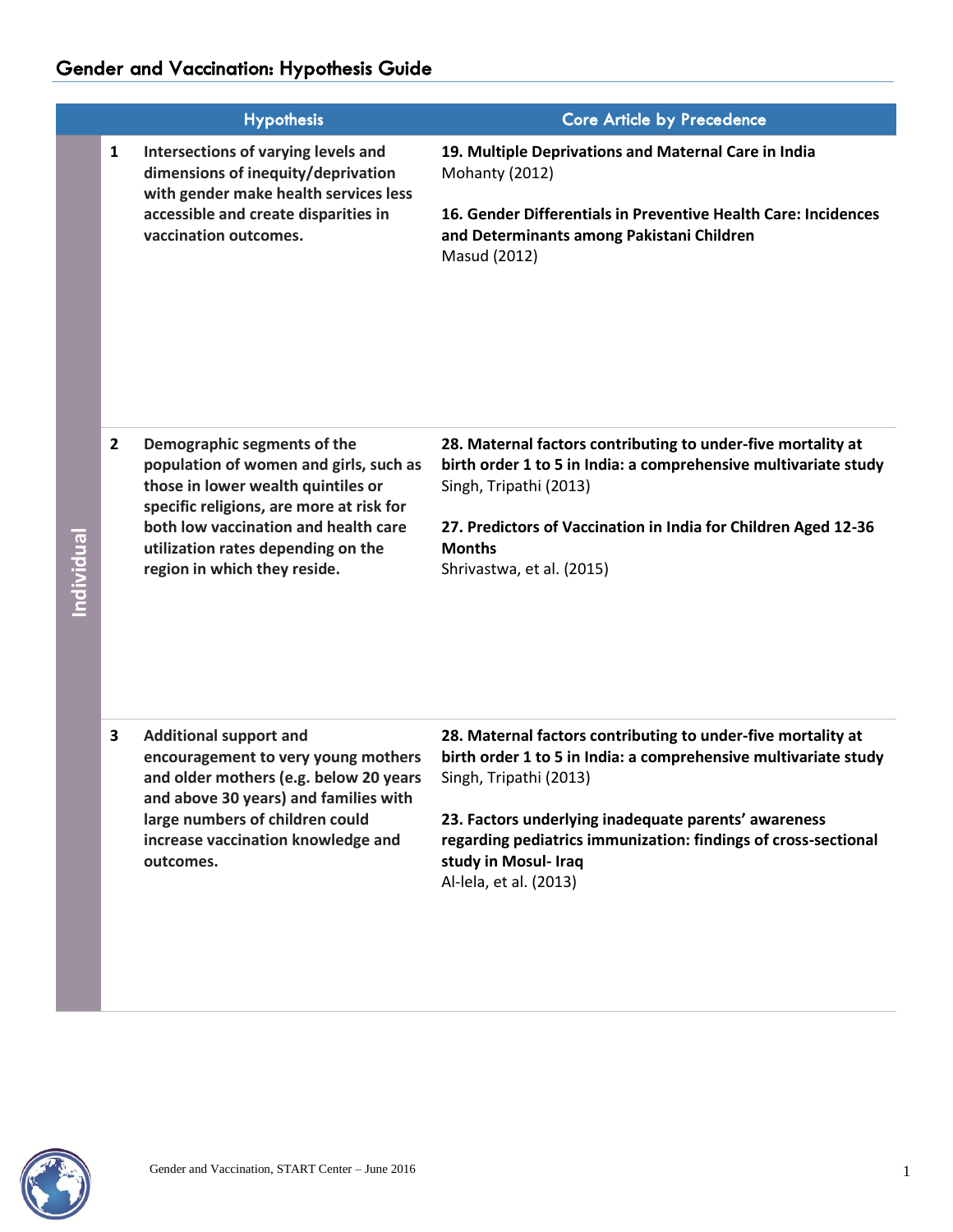Ī

|               |                | <b>Hypothesis</b>                                                                                                                                                                                                                                                                                                         | <b>Core Article by Precedence</b>                                                                                                                                                                                                                                                                                                                 |
|---------------|----------------|---------------------------------------------------------------------------------------------------------------------------------------------------------------------------------------------------------------------------------------------------------------------------------------------------------------------------|---------------------------------------------------------------------------------------------------------------------------------------------------------------------------------------------------------------------------------------------------------------------------------------------------------------------------------------------------|
|               | $\mathbf{1}$   | In communities where there is a larger<br>degree of inequality in households in<br>decision-making and resource<br>allocation, educating men about the<br>importance of family health care<br>enhances communication between<br>partners and can promote health of<br>pregnant mothers and child<br>vaccination outcomes. | 36. Engaging Men and Boys in RMNCH<br>PROMUNDO, UNFPA, WHO (2013)<br>35. Role of men in promoting the uptake of HPV vaccinations:<br>focus groups' finding from a developing country<br>Wong (2010)                                                                                                                                               |
| Interpersonal | $\overline{2}$ | Men can provide an accommodating<br>environment for women and children<br>to receive services, for example, in<br>areas where women's movement is<br>restricted.                                                                                                                                                          | 15. Gender Determinants of Vaccination Status in Children:<br>Evidence from a Meta-Ethnographic Systematic Review<br>Merten, et al. (2015)<br>35. Role of men in promoting the uptake of HPV vaccinations:<br>focus groups' finding from a developing country<br>Wong (2010)<br>36. Engaging Men and Boys in RMNCH<br>PROMUNDO, UNFPA, WHO (2013) |
|               | 3              | Gender of health workers can be a<br>valuable driver for health-seeking<br>behaviors and child health.                                                                                                                                                                                                                    | 7. Why children are not vaccinated: a review of the grey<br>literature<br>Favin, et al. (2012)<br>33. Effectiveness of a training intervention on immunization to<br>increase knowledge of primary healthcare workers and<br>vaccination coverage rates<br>Uskun, et al. (2015)                                                                   |

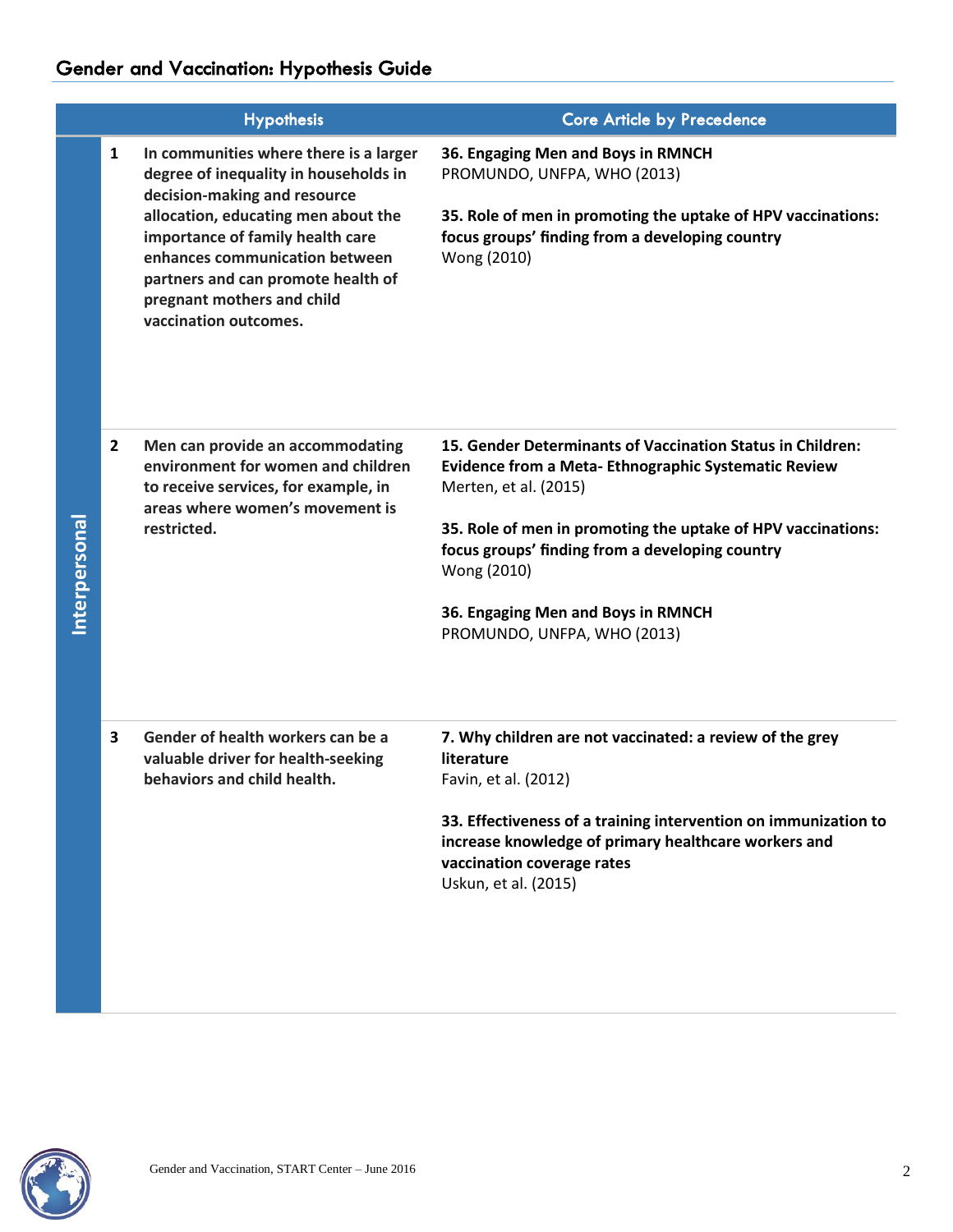Ī

|           |                | <b>Hypothesis</b>                                                                                                                                                    | <b>Core Article by Precedence</b>                                                                                                                                                                                                                                           |
|-----------|----------------|----------------------------------------------------------------------------------------------------------------------------------------------------------------------|-----------------------------------------------------------------------------------------------------------------------------------------------------------------------------------------------------------------------------------------------------------------------------|
|           | 1              | Campaigns that dispel concerns around<br>safety and efficacy of specific<br>vaccinations and that engage men can<br>impact child health and vaccination<br>outcomes. | 35. Role of men in promoting the uptake of HPV vaccinations:<br>focus groups' finding from a developing country<br>Wong (2010)<br>36. Engaging Men and Boys in RMNCH<br>PROMUNDO, UNFPA, WHO (2013)                                                                         |
| Community | $\overline{2}$ | Community norms on gender roles in a<br>family's health can have an impact on<br>health knowledge and vaccination<br>coverage.                                       | 15. Gender Determinants of Vaccination Status in Children:<br>Evidence from a Meta-Ethnographic Systematic Review<br>Merten, et al. (2015)<br>7. Why children are not vaccinated: a review of the grey<br>literature<br>Favin, et al. (2012)                                |
|           | 3              | Relationship-building between people<br>and community health workers can<br>lead to increased agency among<br>women and improved vaccination<br>outcomes.            | 1. Socio-economic determinants of child immunization in rural<br>Ethiopia<br>Abebaw (2013)<br>33. Effectiveness of a training intervention on immunization to<br>increase knowledge of primary healthcare workers and<br>vaccination coverage rates<br>Uskun, et al. (2015) |

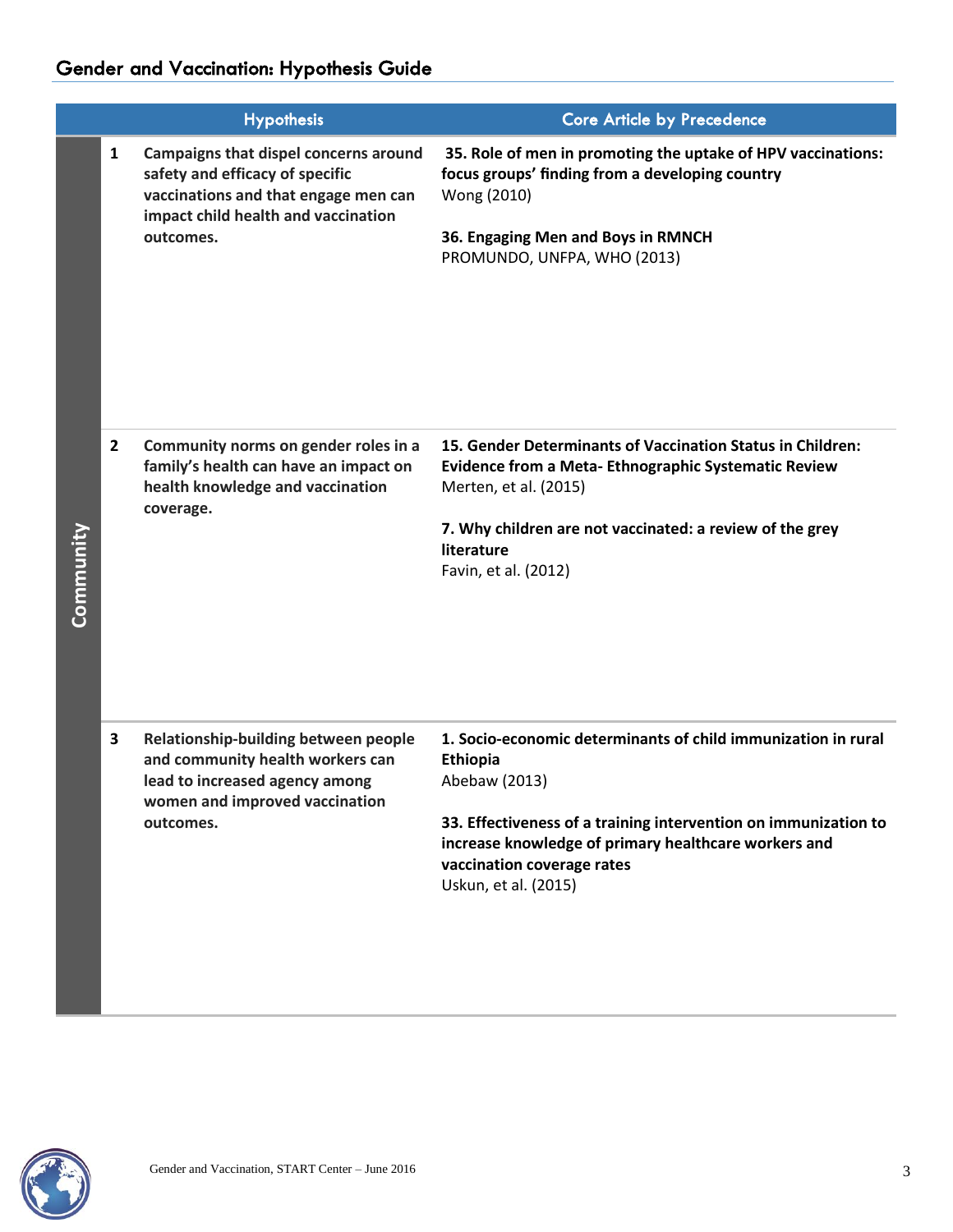Ī

|            |                | <b>Hypothesis</b>                                                                                                                                                                                                                                                                                                | <b>Core Article by Precedence</b>                                                                                                                                                                                                                                                                               |
|------------|----------------|------------------------------------------------------------------------------------------------------------------------------------------------------------------------------------------------------------------------------------------------------------------------------------------------------------------|-----------------------------------------------------------------------------------------------------------------------------------------------------------------------------------------------------------------------------------------------------------------------------------------------------------------|
|            | $\mathbf{1}$   | Where women are primarily<br>responsible for child well being and<br>vaccine delivery relies on the health<br>system, barriers to healthcare access<br>associated with compounding factors<br>of restrictive gender norms and low<br>socioeconomic status must be<br>addressed in order to increase<br>coverage. | 15. Gender Determinants of Vaccination Status in Children:<br>Evidence from a Meta-Ethnographic Systematic Review<br>Merten, et al. (2015)<br>19. Multiple Deprivations and Maternal Care in India<br>Mohanty (2012)                                                                                            |
| Structural | $\overline{2}$ | Access to media can enable increased<br>immunization knowledge, attitudes<br>and practices among parents.                                                                                                                                                                                                        | 36. Knowledge, attitude and practice survey on immunization<br>service delivery in Guangxi and Gansu, China<br>Zhang, et al. (1999)<br>23. Factors underlying inadequate parents' awareness<br>regarding pediatrics immunization: findings of cross-sectional<br>study in Mosul- Iraq<br>Al-lela, et al. (2013) |
|            | 3              | Addressing structural drivers (e.g.<br>transportation, finance, education,<br>employment/livelihoods, legal norms,<br>GBV*) for gender inequity may<br>improve vaccination outcomes.                                                                                                                             | <b>STRIVE: Tackling the Structural Drivers of HIV</b><br>http://strive.lshtm.ac.uk/<br>15. Gender Determinants of Vaccination Status in Children:<br>Evidence from a Meta-Ethnographic Systematic Review<br>Merten, et al. (2015)                                                                               |

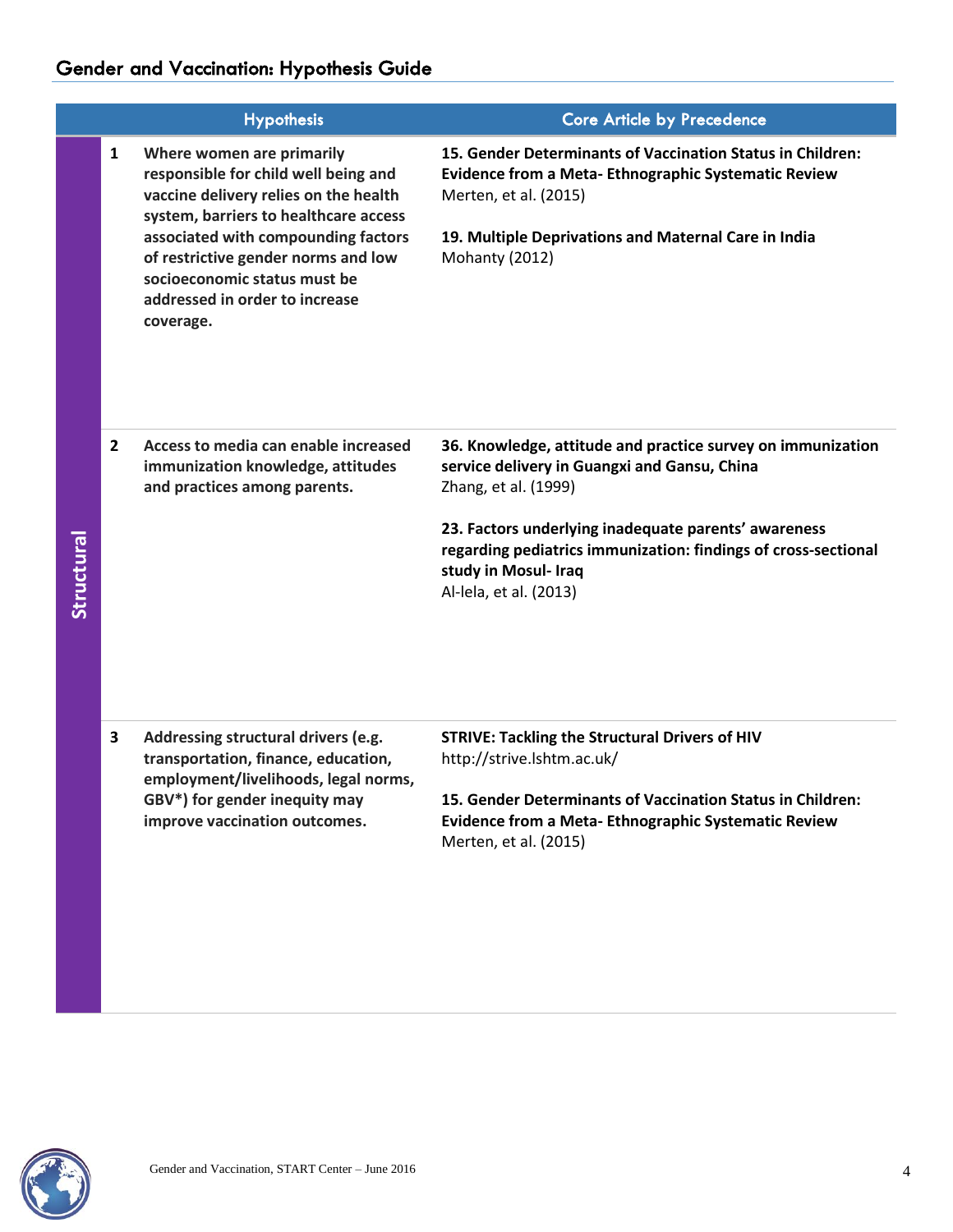|                       |                | <b>Hypothesis</b>                                                                                                                                                                                                                                              | <b>Core Article by Precedence</b>                                                                                                                                                                                                                                                                                                                                           |
|-----------------------|----------------|----------------------------------------------------------------------------------------------------------------------------------------------------------------------------------------------------------------------------------------------------------------|-----------------------------------------------------------------------------------------------------------------------------------------------------------------------------------------------------------------------------------------------------------------------------------------------------------------------------------------------------------------------------|
|                       | $\mathbf{1}$   | Training and workshops on<br>communication, gender sensitization,<br>and sexual harassment for all health<br>care system workers (including<br>providers, staff, administrators, and<br>leadership) could improve vaccination<br>outcomes and quality of care. | 21. Integration of gender-transformative interventions into<br>health professional education reform for the 21st century:<br>implications of an expert review<br>Newman (2016)<br>33. Effectiveness of a training intervention on immunization to<br>increase knowledge of primary healthcare workers and<br>vaccination coverage rates<br>Uskun, et al. (2015)             |
| <b>Health Systems</b> | $\overline{2}$ | Policies that promote gender equity in<br>health system hiring, promotion, and<br>organizational leadership could<br>indirectly have a positive impact on<br>immunization service delivery.                                                                    | 21. Integration of gender-transformative interventions into<br>health professional education reform for the 21st century:<br>implications of an expert review<br>Newman, et al. (2016)                                                                                                                                                                                      |
|                       | 3              | Expansion of gender-equitable human<br>resources could improve vaccination<br>coverage.                                                                                                                                                                        | 1. Socio-economic determinants of child immunization in rural<br>Ethiopia<br>Degnet Abebaw (2013)<br>4. Action Monitoring for Equity and Gender in Health<br>Bhuiya, et al. (2008)<br>22. The long walk to universal health coverage: patterns of<br>inequities in the use of primary healthcare services in Enugu,<br><b>Southeast Nigeria</b><br>Okoronkwo, at al. (2014) |

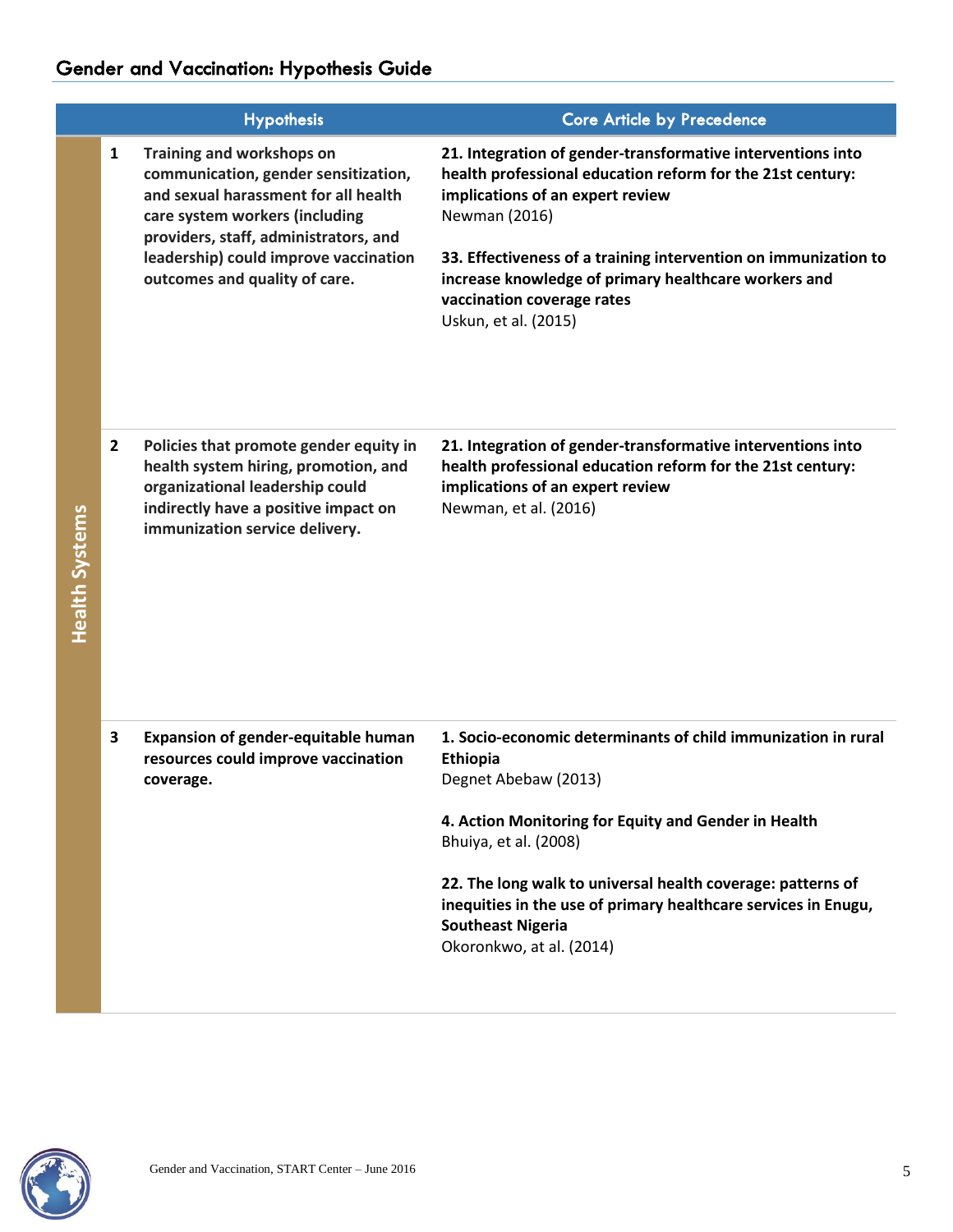Ī

### \* "Key" reading Article library **1. \*Socio-economic determinants of child immunization in rural Ethiopia** Degnet Abebaw (2013) **2. Regional inequality and vaccine uptake: a multilevel analysis of the 2007 Welfare Monitoring Survey in Malawi** Dawit Shawel Abebe, Vibeke Oestreich Nielsen, Jon Erik Finnvold (2012) **3. Gender inequities, relationship power, and childhood immunization uptake in Nigeria: a population-based cross-sectional study** Diddy Antai (2011) **4. \*Action Monitoring for Equity and Gender in Health** Abbas Bhuiya, S.M.A. Hanifi, Shehrin Shaila Mahmood (2008) **5. Determinants of Child Immunization and Measurement of Gender Bias** Poulami Chatterjee (2014) **6. Does prenatal care increase access to child immunization? Gender bias among children in India** Jin Young Choi, Sang-Hyop Lee (2006) **7. \*Why children are not vaccinated: a review of the grey literature** Michael Favin, Robert Steinglass, Rebecca Fields, Kaushik Banerjee, Monika Sawhney (2012) **8. Immunization in India 1993-1999: Wealth, Gender, and Regional Inequalities Revisit**ed Sylvestre Gaudin, Abdo Yazbeck (2004) **9. The effect of social determinants on immunization programs** Aharona Glatman-Freedman, Katherine Nichols (2012) **10. Gender Differences in Child Health: Evidence from the Demographic and Health Surveys** Kenneth Hill, Dawn M. Upchurch (1995) **11. Explaining Gender Disparity in Child Health in Haryana State of India** Santosh Jatrana (2003)

- **12. Socio-economic inequalities in child health: Recent evidence from India** W. Joe, U.S. Mishra, K. Nvaneetham (2010)
- **13. Poverty status and health equity: Evidence from rural Bangladesh** F. Karim, A. Tripura, M.S. Gani, A.M.R Chowdhury (2005)
- **14. Disparities in child health in the Arab region during the 1990s** Marwan Khawaja, Jesse Dawns, Sonya Meyerson-Knox, Rouham Yamout (2008)
- **15. \*Gender Determinants of Vaccination Status in Children: Evidence from a Meta- Ethnographic Systematic Review** Sonja Merten, Adriane Martin Hilber, Christina Biaggie, Florence Secula, Xavier Bosch-Capblanch, Pem Namgyai, Joachim Hombach (2015)
- **16. \*Gender Differentials in Preventive Health Care: Incidences and Determinants among Pakistani Children** Faham Masud (2012)
- **17. Inequity in Childhood Immunization in India: A Systematic Review** Joseph L Mathew (2012)

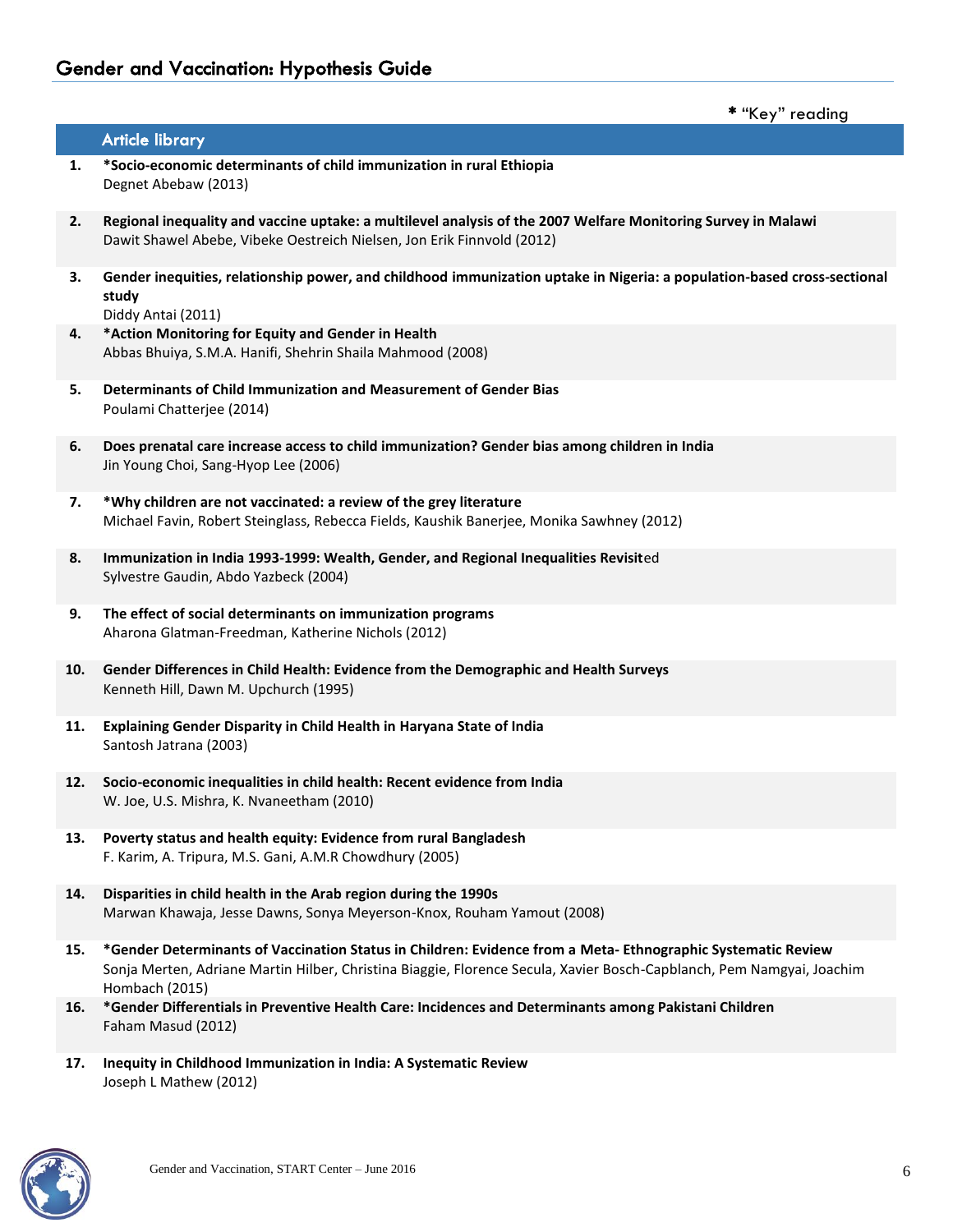Ī **18. Outbreak of rubella after mass vaccination of children and adult women: challenges for rubella elimination strategies** Ivone Andreatta Menegolla, Marilina Assunta Bercini, Maria Tereza Schermann, Zenaida Marion Alves Nunes, Teresa Cristina Segatto, Marilda Mendonca Siqueira, Brendan Flannery (2011) **19. \*Multiple Deprivations and Maternal Care in India** Sanjay K. Mohanty (2012) **20. Relationship between Child Immunization and Household Socio-Demographic Characteristic in Pakistan** Ayaz Muhammad (2014) **21. \*Integration of gender-transformative interventions into health professional education reform for the 21st century: implications of an expert review** Constance Newman, Crystal Ng, Sara Pacque-Margolis, Diana Frymus (2016) **22. \*The long walk to universal health coverage: patterns of inequities in the use of primary healthcare services in Enugu, Southeast Nigeria** Ljeoma L Okoronkwo, Obinna E Onwujekwe, Francis O Ani (2014) **23. \*Factors underlying inadequate parents' awareness regarding pediatrics immunization: findings of cross-sectional study in Mosul- Iraq** Omer Qutaiba B al-lela, Mohd Baidi Bahari, Muhannad RM Salih, Mustafa G Al-Abbassi, Ramadan M Elkalmi, Shazia Q Jamshed (2013) **24. Does Increased Access Increase Equality? Gender and Child Health Investments in India** Emily Oster (2008) **25. Gender Influences on Child Survival, Health and Nutrition: A Narrative Review** Esther Richards, Rachel Tolhurst, Sall Theobald, Asha George, Julia Kim, Camielle Noordam, Christiane Rudert (2011) **26. The Effects of Socioeconomic Factors on the Decision to be Vaccinated: the Case of Flu Shot Vaccination** Shosh Shahrabani, Uri Benzion (2006) **27. \*Predictors of Vaccination in India for Children Aged 12-36 Months** Nijika Shrivastwa, Brenda W. Gillespie, Giselle E. Kolenic, James M. Lepkowski, Matthew L. Boulton (2015) **28. \*Maternal factors contributing to under-five mortality at birth order 1 to 5 in India: a comprehensive multivariate study** Rajvir Singh, Vrijesh Tripathi (2013) **29. Gender Based Within-Household Inequality in Immunization Status of Children: Some Evidence from South Asian Countries** Ashish Singh (2012) **30. Gender Based Within-Household Inequality in Childhood Immunization in India: Changes over Time and across Regions** Ashish Singh (2012) **31. Trends in Child Immunization across Geographical Regions in India: Focus on Urban-Rural and Gender Differentials** Prashant Kumar Singh (2013) **32. Impact of Mother's Education on Child Immunization: A Comparative Study of India and Pakistan** Samra Subhani, Rizwan Yaseen, Masood Ahmad Khan, Ghulam Jeelani, Rida Fatima (2008) **33. \*Effectiveness of a training intervention on immunization to increase knowledge of primary healthcare workers and vaccination coverage rates** Ersin Uskun, Suha Basar Uskun, Meral Uysalgenc, Mehmet Yagiz (2015) **34. Income Growth and Gender Bias in Childhood Mortality in Developing Countries** Mika Ueyama (2007)